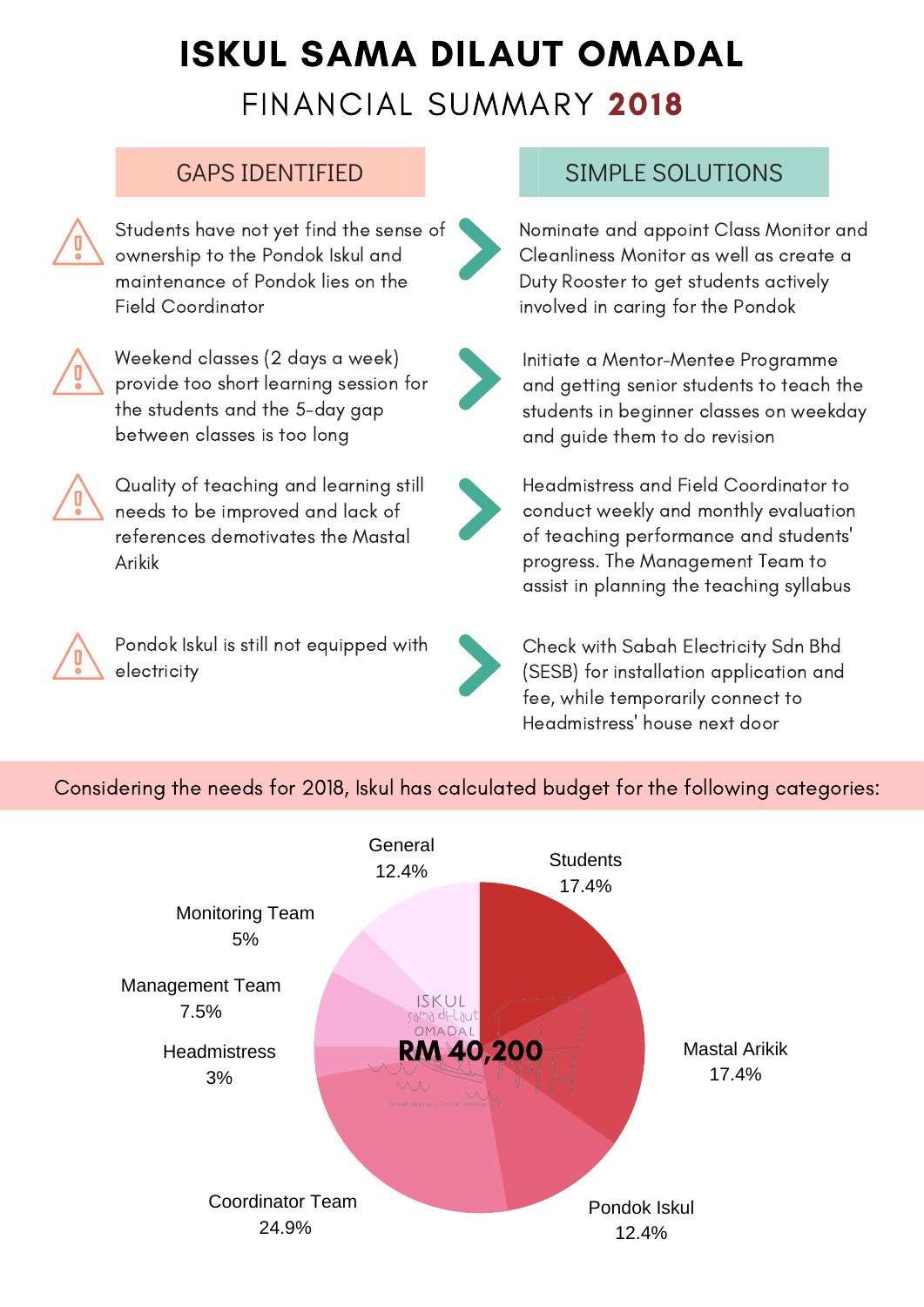# RM 7,765

### THROUGHOUT 2018, WE RECEIVED A TOTAL FUNDS OF

The breakdown of funds received and expenditure are as follows:

|                                   | 2017<br><b>CARRY FORWARD</b> | <b>RECEIVED FUND</b> | <b>SPENT</b>    | <b>BALANCE</b>   |
|-----------------------------------|------------------------------|----------------------|-----------------|------------------|
| <b>STUDENTS</b>                   | RM 8,173.73                  | <b>RM 0.00</b>       | RM 5,997.43     | RM 2,176.30      |
| <b>MASTAL ARIKIK</b>              | RM 1,753.02                  | <b>RM 1,000.00</b>   | RM 1,585.00     | RM 1,168.02      |
| <b>PONDOK ISKUL</b>               | <b>RM 15,300.00</b>          | <b>RM 0.00</b>       | RM 8,014.90     | RM 7,285.10      |
| <b>COORDINATOR</b><br><b>TEAM</b> | RM 25,931.33                 | <b>RM 0.00</b>       | RM 8,875.00     | RM 17,056.33     |
| <b>HEADMISTRESS</b>               | <b>RM 0.00</b>               | <b>RM 0.00</b>       | <b>RM 0.00</b>  | <b>RM 0.00</b>   |
| <b>MONITORING</b><br><b>TEAM</b>  | <b>RM 215.00</b>             | <b>RM 0.00</b>       | <b>RM 95.00</b> | <b>RM 120.00</b> |
| <b>MANAGEMENT</b><br><b>TEAM</b>  | RM 4,669.26                  | <b>RM 1,800.00</b>   | <b>RM 0.00</b>  | RM 6,469.26      |

CARRY FORWARD 2018

RM 47,586.71

### IN SUMMARY,

| <b>BALANCE (FUND RECEIVED 2018 - SPENT 2018)</b> | $-$ RM 21,278.32   |  |
|--------------------------------------------------|--------------------|--|
| <b>INITIAL FUND</b>                              | <b>RM 250.00</b>   |  |
| <b>CARRY FORWARD 2016</b>                        | <b>RM 1,308.29</b> |  |
| <b>CARRY FORWARD 2017</b>                        | RM 67,106.67       |  |
| <b>BANK INTEREST 2017</b>                        | <b>RM 80.94</b>    |  |
| <b>BANK INTEREST 2018</b>                        | <b>RM 119.13</b>   |  |

| GENERAL             | <b>RM 11,071.75</b> | RM 4,965.00 | RM 4,474.78    | <b>RM 11,561.97</b> |
|---------------------|---------------------|-------------|----------------|---------------------|
| <b>BANK CHARGES</b> | - RM 7.42           | N/A         | <b>RM 1.21</b> | - RM 8.63           |